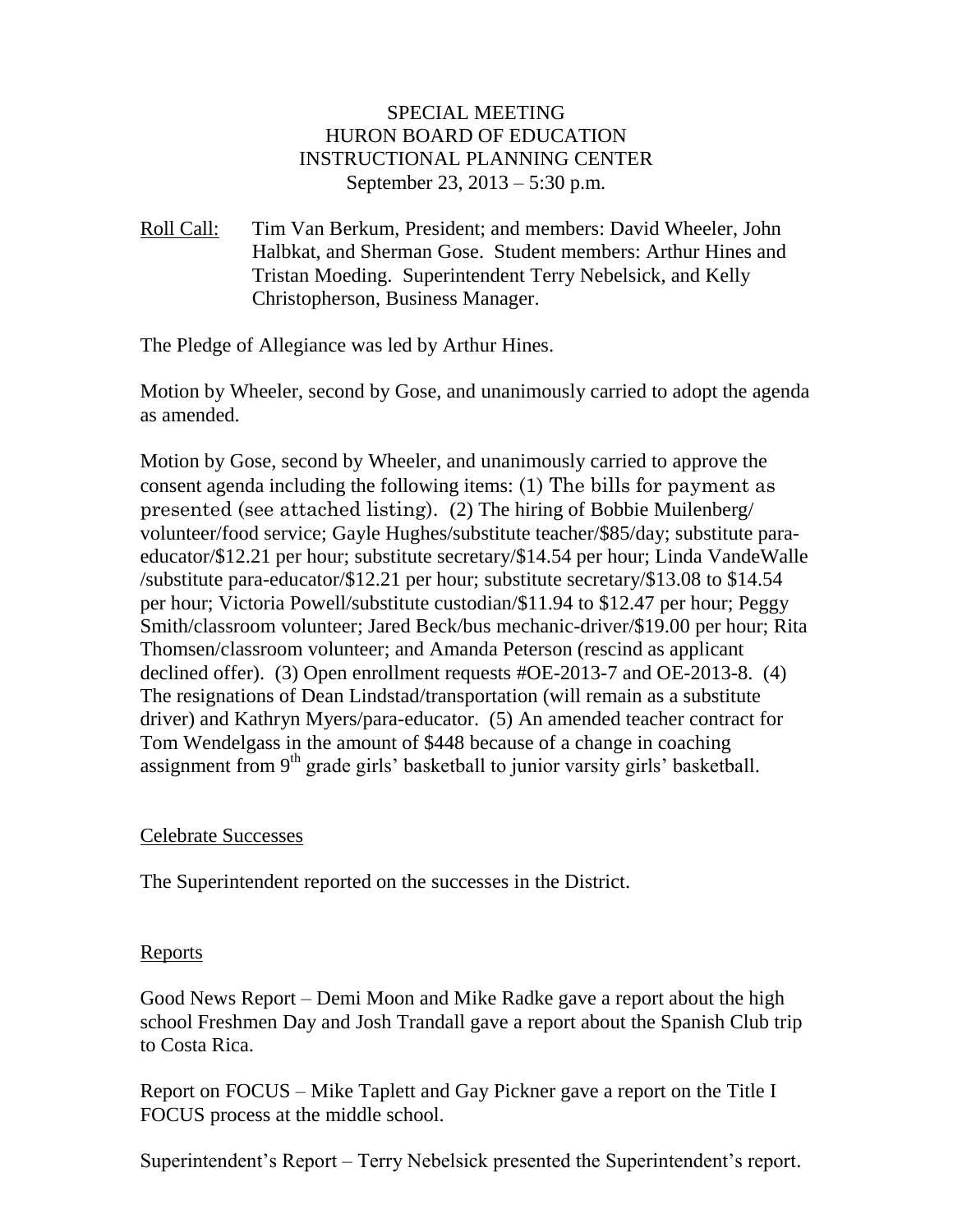Dates to Remember – September 23 is the middle school parent-teacher conferences for grades 6, 7, and 8. September 23 is a School Board/Administrator work session on goals for 2013-2014. September 24 is an ASBSD Region Meeting and the school board will be in session for the meeting. September 25 is an early release day. September 30 is Munce's Math Night. October 14 is Native American Day and there is not any school. Tuesday, October 15 is a meeting of the Board of Education; October 16 is an early release day; October 21-22 are 5th grade parent-teacher conferences; October 24 & 28 are elementary conferences at Madison; and October 29 is Kindergarten parent-teacher conferences at Buchanan.

## Old Business

Motion by Halbkat, second by Wheeler, and unanimously carried to rescind the approval of the waivers from State Administrative Rules to be able to grant credit for Algebra I before grade nine; grant credit for Geometry before grade nine; and to grant high school credit by equivalency exam. These were originally approved on September 9, 2013.

The Board conducted a hearing on the proposed waivers from State Administrative Rules to be able to grant credit for Algebra I before grade nine; grant credit for Geometry before grade nine; and to grant high school credit by equivalency exam.

Brian Hines commented on the waivers.

Michele Bennett commented on the waivers.

Motion by Halbkat, second by Wheeler, and unanimously carried to approve applying to the State Department of Education for waivers from State Administrative Rules to be able to grant credit for Algebra I before grade nine; grant credit for Geometry before grade nine; and to grant high school credit by equivalency exam.

Motion by Halbkat, second by Gose, and unanimously carried to approve awarding the Buchanan construction base bid, alternate #1 – replace windows, alternate #2 - gymnasium curtain divider; alternate #3 – gymnasium sports flooring; and alternate #6 – casework in existing classrooms to Gray Construction Company in the amount of \$7,191,000.

New Business